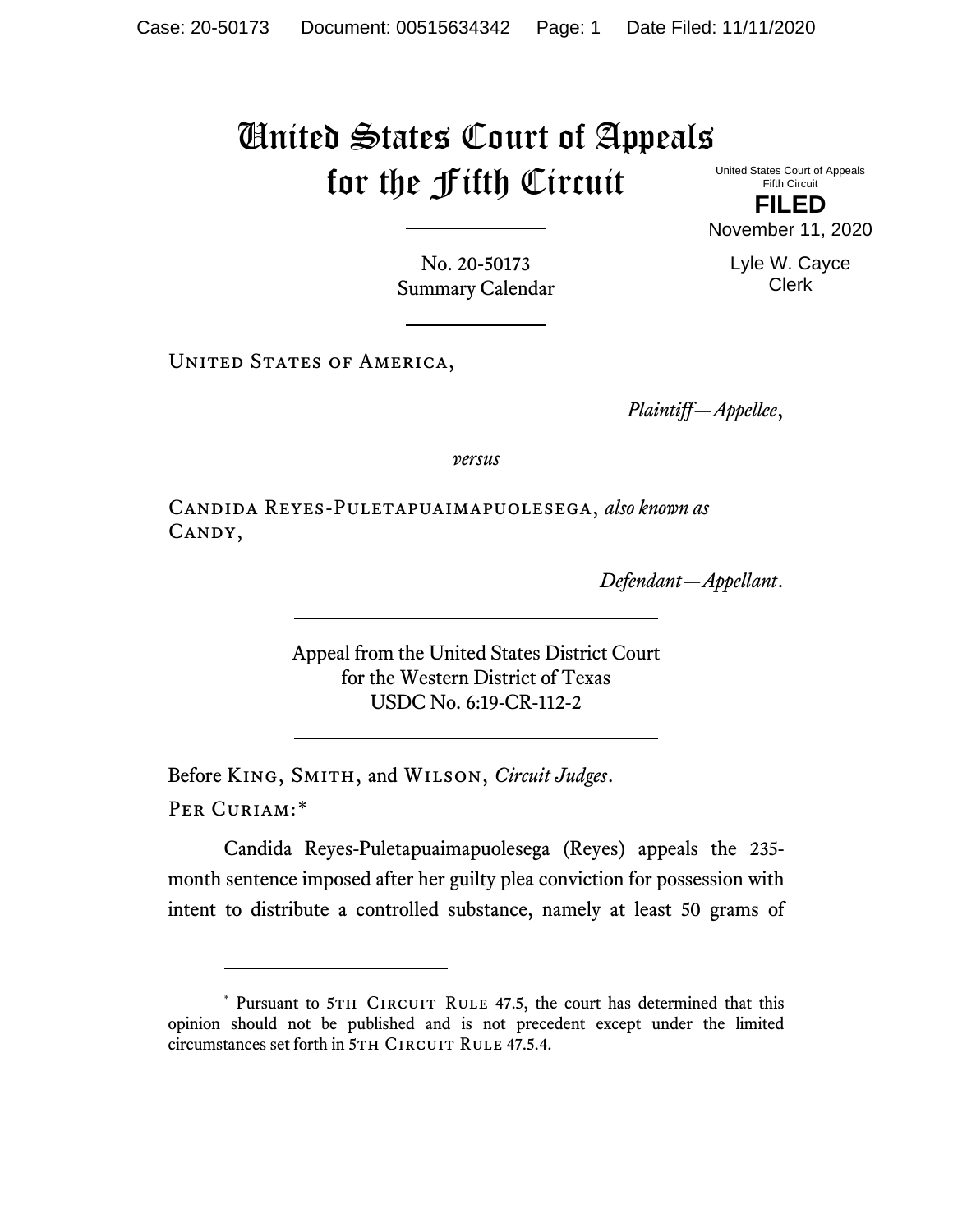## No. 20-50173

methamphetamine, in violation of 21 U.S.C. §§ 841(a)(1) and  $841(b)(1)(B)(viii)$ . Reyes contends that the district court erred in: (1) calculating the drug quantity used to establish her base offense level, (2) applying a two-level enhancement for possession of a dangerous weapon, and (3) denying her a four- or two-level reduction for her minimal or minor role in the drug trafficking enterprise. We address each issue in turn.

The district court's determination of the quantity of drugs attributable to a defendant is a factual finding that is reviewed for clear error. *See United States v. Barfield*, 941 F.3d 757, 761 (5th Cir. 2019), *cert. denied*, 140 S. Ct. 1282 (2020). The facts presented in the presentence report (PSR), undisputed by Reyes, support the district court's findings. Therefore, it was not clear error for the district court to conclude that Reyes participated in Andrew Mohan Ballantine's drug activities during the time she resided in his home, that she was aware of the scope of his activities during that time, and that the amount of drugs he sold during the time was reasonably foreseeable to her as part of their jointly undertaken criminal activity. *See United States v. Betancourt*, 422 F.3d 240, 246 (5th Cir. 2005); U.S.S.G. § 1B1.3, cmt. n.3(A); *see also United States v. Castillo*, 77 F.3d 1480, 1496 (5th Cir. 1996). Despite Reyes's assertion that she did not agree to the entire scope of Ballantine's drug activities, there need not be a formality to the agreement, which may even be tacit. *United States v. Martinez*, 921 F.3d 452, 467 (5th Cir. 2019). The agreement and Reyes's voluntary participation may be inferred from "concert of action," a collection of circumstances, and "surrounding circumstances." *Id.* at 467-68 (cleaned up).

We review a district court's application of a U.S.S.G. § 2D1.1(b)(1) enhancement for possession of a dangerous weapon for clear error as a factual finding. *United States v. King*, 773 F.3d 48, 52 (5th Cir. 2014). Here, Reyes failed to show that it was "clearly improbable" that the weapons collected during the investigation were connected to the methamphetamine